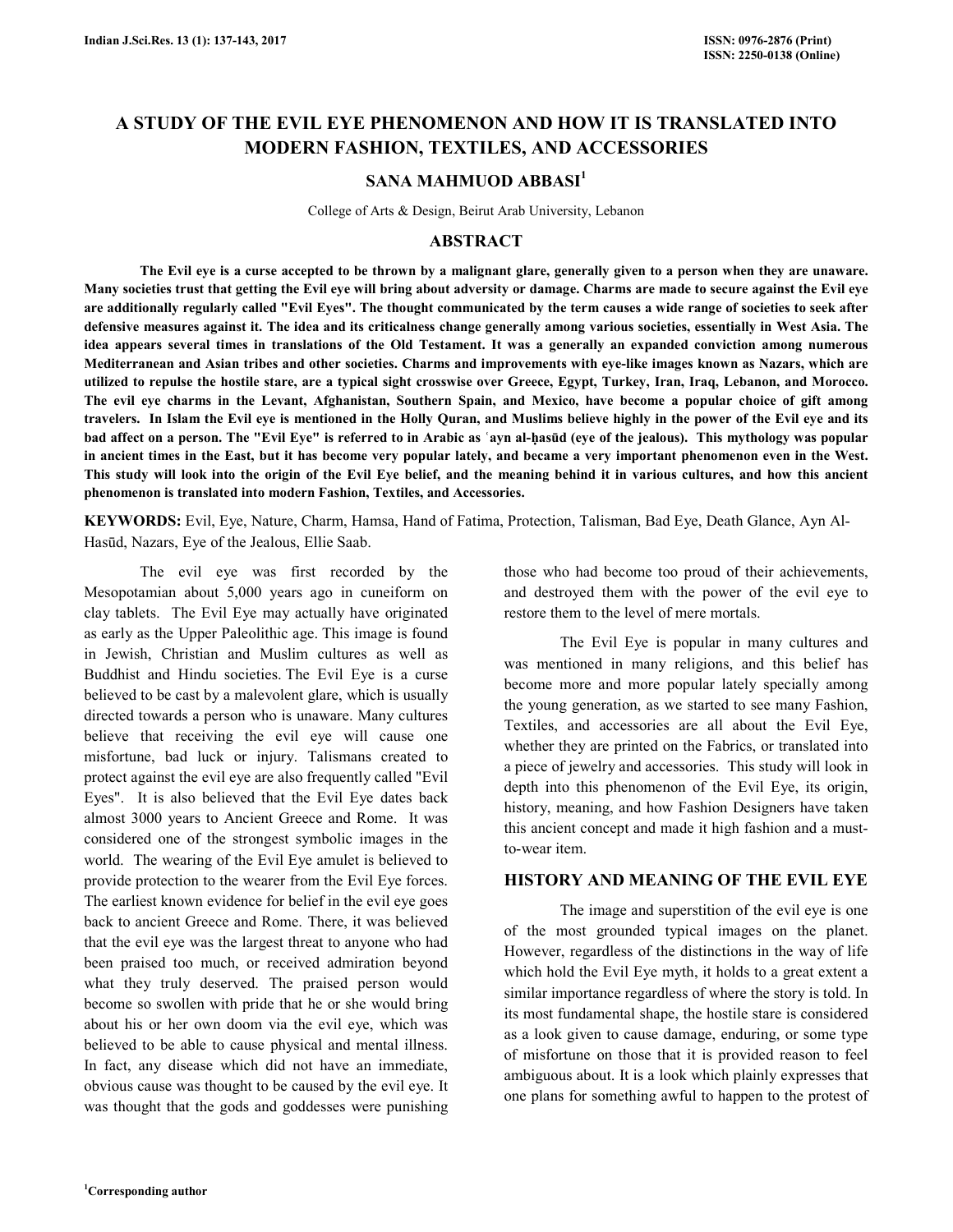one's concentration, either out of desire or immaculate noxiousness. The superstition of the Evil eye holds that the vindictive look is sufficiently effective to realize genuine debacle for the terrible individual that is the recipient of the glare. The belief in the evil eye is widespread on every continent. The Middle East, Asia, Europe, and Central America all fear the evil eye. In Shahih Muslim Book 26, the prophet Muhammad warns about the dangers of the evil eye and says that one must take a bath in order to counteract the effects of the evil eye's power. Much as in Classic Greece and Ancient Rome, Islamic culture holds that excessive praise will bring about the ill effects of the Evil Eye. Therefore, instead of praising an adorable child, one is supposed to say that "God has willed" the child's good lucks, or risk endangering the youth. Ashkenazi Jews also believe that excessive praise causes a vulnerability to the evil eye, and will repeat a Yiddish phrase, "Keyn aynhoreh!" meaning "no evil eye" in order to protect against it.

### **HISTORY OF THE EVIL EYE IN HINDUISM**

 The evil eye has a very powerful superstition in India. Hinduism believes that the eye is the most powerful point at which the body can give off energy. Therefore, a strong fear of an "evil" look from the eye is something to fear, as Hinduism believes that the evil eye holds enormous powers. The Hindus fear that even one looks with admiration, this can bring about ill luck. For example: The supply of milk from cows can dry up, or the fruitful tree can lose its fruit, and die. The Hindus also believe that jealousy is the ultimate power of the evil eye, whether it is in the form of a malicious or admirable look. Interestingly enough, the Hindus strongly believe that one is most vulnerable to the threat of the evil eye during times of change in life, such as during childbirth, puberty, and marriage. Hindus believe that even animals such as the snake are capable of giving one the evil eye. They also believe that, even though men are capable of casting the evil eye, women are the most common sources of the glance. For this reason, in South India women will paint their eyelids black to protect themselves from the evil eye, and to prevent themselves from eyeing another with the look.

#### **THE EVIL EYE BELIEF IN EUROPE**

 In Europe, the myth of the evil eye also originated with the idea that envious or malicious looks had the power to bring about bad luck. The largest source of the evil eye was believed to be coming from the

witches. Furthermore, those with blue eyes were seen as powerful possessors of the evil eye look. In Italy, the unibrow was another sign that one would cast an evil eye. The fear of the evil eye did not carry over to America, except in the form of a metaphor. While the superstition is not intense enough to take precaution, the evil eye is seen as impolite, and a warning that the source of the evil eye has bad intentions.

### **SYMPTOMS OF THE EVIL EYE**

 The evil eye is a human look believed to cause harm to someone or something else. The supernatural harm may come in the form of anything from a minor misfortune to disease, injury or even death. Folklorist Alan Dundes, in his edited volume "The Evil Eye: A Casebook," notes that "the victim's good fortune, good health, or good looks — or unguarded comments about them — invite or provoke an attack by someone with the evil eye. If the object attacked is animate, it may fall ill. Symptoms of illness caused by the evil eye include loss of appetite, excessive yawning, hiccups, vomiting, and fever. If the object attacked is a cow, its milk may dry up; if a plant or fruit tree, it may suddenly wither and die." The Evil Eye can even affect objects and buildings. For example: The evil eye cast upon a vehicle may cause it to break down irreparably, while a house so cursed may soon develop a leaky roof or an insect infestation. Just about anything that goes wrong (for any reason, or no reason at all) may be blamed on the power of the evil eye. Eyes, it is said, are the gateway to a person's soul. Shifting eyes are said to subtly betray liars, while a steady gaze may be endearing or menacing depending on the circumstances. Eyes can convey a wide range of emotions, including love, hate, disgust, boredom, scorn, surprise, and envy. In fact it is this last emotion jealousy — that underlies the evil eye's cultural association with magic.

### **EVIL EYE PROTECTION AND CURES**

 The best way to deal with the evil eye is to avoid it in the first place. The methods vary by different cultures, geographic regions, and personal preferences. Amulets can be worn to reflect the evil eye, often using the color blue (symbolizing heaven or godliness) and an eye symbol. Charms, potions, and spells can also be prepared. Garlic can be used to push the evil eye away, and some believe that just saying the word "Garlic" offers protection. Once a person has been afflicted with the evil eye, there are a variety of methods to have it removed.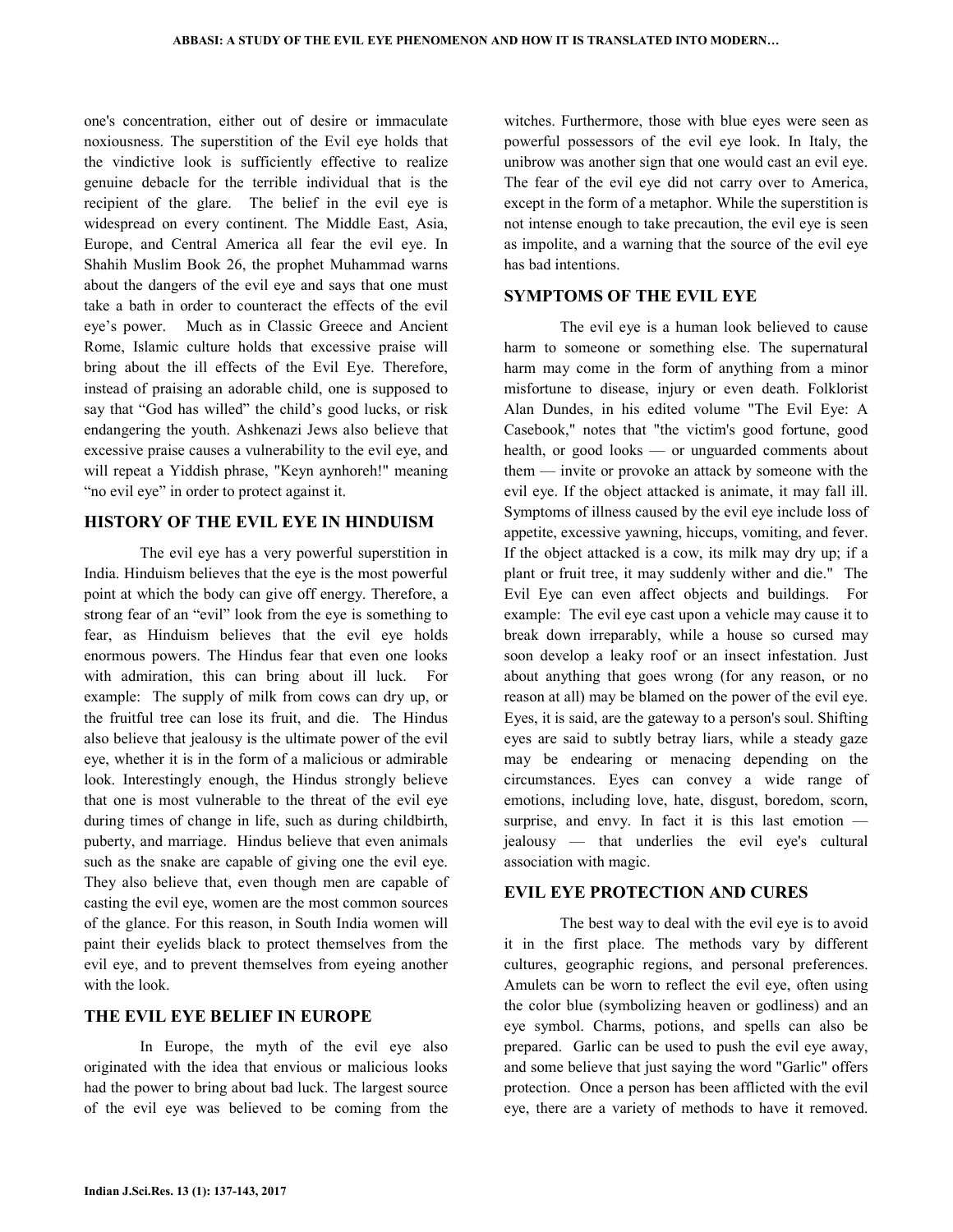Often those who believe they have been harmed by the evil eye will seek out witch doctors, psychics, or other spiritual healers to remove the bad curse. Even though the evil eye belief is widespread, it is not universal. A 1976 cross-cultural survey by folklorist John Roberts found that 36 percent of cultures believed in the evil eye. In one 1965 study, not only did 55 percent of expectant Lebanese mothers believe in the evil eye cast generally by envious women, but also that it could have serious effects ranging from an inability of the mother to breast-feed, to the illness, blindness, or even death of their infant. It is tempting to view the evil eye as an ancient, discredited belief that plays no role in our 21st-century world. Instead, as folklorist Dundes notes, we "should keep in mind that the evil eye is not some old-fashioned superstitious belief of interest solely to antiquarians. The evil eye continues to be a powerful factor affecting the behavior of countless millions of people throughout the world." Though belief in the evil eye can be a harmless superstition, it can also be dangerous in some circumstances. Any time one person believes that another has harmed them — whether naturally or supernaturally, intentionally or accidentally — there is the potential for deadly retribution. Like other accused witches and sorcerers over the centuries, many people have been attacked, beaten, and killed for casting an evil eye.

# **MEANING OF THE EVIL EYE IN MOST LANGUAGES**

 It is known in most languages : In English as evil eye, evil look - in French Mauvais Oeil - in German böse Blick - in Arabic ayin hasad (eye of envy) - in Armenian pasternak - Yiddish aynore or ahore from Hebrew ayin harac - Hungarian szemmel verés (beating with eyes) - Polish oko proroka ( the eye of the prophet ) - Swedish onda ögat - Sicilian jettatura (casting) . Brazilian Portuguese has olho gordo (fat eye) or quebranto (breaker) - in Spanish mal de ojo (the eye's curse or ojo turco - ojito turco) - in Irish droch-shuil - in Greek matiasma or mati someone refers to the act of cursing someone with the evil eye.

### **THREE TYPES OF EVIL EYES**

 It's believed that there are three types of evil eyes. They are:

1. The unconscious evil eyes. These harm people and things without intending to.

- 2. The one that intends to harm where the person looks with jealousy and envy
- 3. The unseen, hidden evil which is considered the most dangerous one

# **MEANING OF HAMSA OR THE HAND OF FATIMA WITH EVIL EYE SYMBOL**

 A blue eye can also be found on some forms of the Hamsa hand jewelry: A hand-shaped amulet against the evil eye found in the Middle East. The word Hamsa, also spelled khamsa and hamesh, means five referring to the fingers of the hand. In Jewish culture, the Hamsa is called the Hand of Miriam; in Muslim culture, the Hand of Fatima. The Fatima amulet is called a Khamsa in Muslim world, from the Arabic word for five, and is seen as protection against the evil eye. The amulet consists of five spread fingers, often with an eye on the hand. It can be found today throughout the Middle East in women's jewelry, as hamsa bracelet (Figure 3), hamsa necklace, hand of Fatima pendant, flat-weaving (Figure 4), embroidery, door-knockers, automobile ornamentation, and much more. According to the Native American version, a person who stares fixedly at a pregnant woman or a child or who is too admiring or physically affectionate with children may produce a malicious effect on their lives, whether or not by intent. This belief may have arisen because people from cultures not used to the evil eye, such as Northern Europe, are likely to transgress local customs against staring or praising the beauty of children. Thus, in Greece and Turkey amulets against the evil eye take the form of blue eyes. The Turkish talisman Known as Nazar is most frequently seen in Turkey, found in or on houses and vehicles or worn as beads. A blue or green eye can also be found on some forms of the hamsa hand, an apostrophic hand-shaped talisman against the evil eye found in West Asia. The word hamsa, also spelled khamsa and hamesh, means "five" referring to the fingers of the hand. In Jewish culture, the hamsa is called the Hand of Miriam; in some Muslim cultures, the Hand of Fatima. Though condemned as superstition by doctrinaire Muslims, it is almost exclusively among Muslims in the Near East and Mediterranean that the belief in envious looks containing destructive power or the talismanic power of a Nazar to defend against them.

## **DIAGNOSIS OF THE EVIL EYE**

 Sometime the evil eye is diagnosed from the circumstances. For example: The child was well in the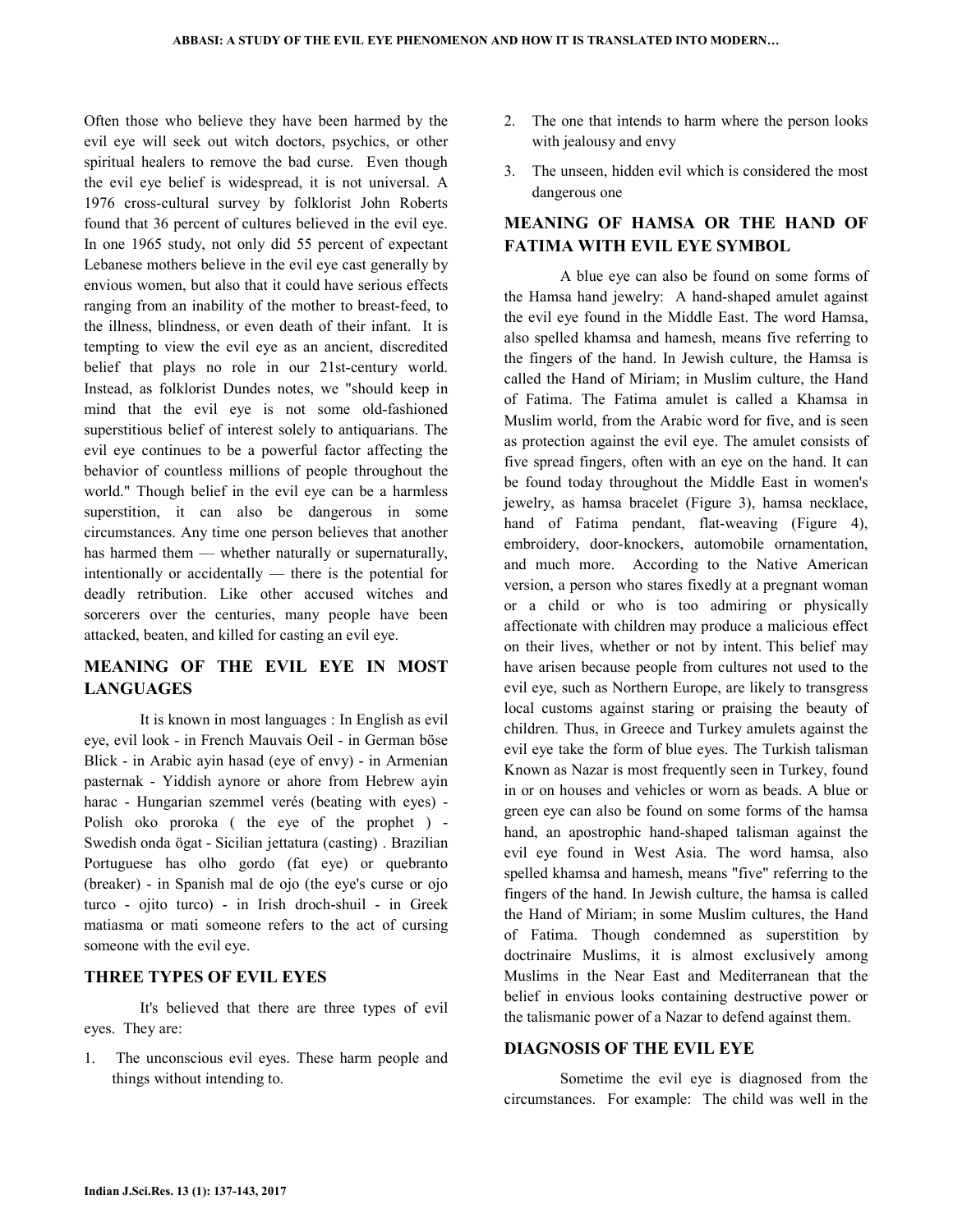morning, but right after he or she was praised or gazed upon, the child began sweating and vomiting. It is believed that the cause is the Evil Eye. But most often the diagnosis and cure can involve a complex series of rituals, which vary by each different culture. Water, oil, and melted wax, and other liquids, may play a part in curing the symptoms of the Evil Eye. Sometimes the ritual may center on an eye-shaped and liquid-filled natural objects. Using eggs to cure the Evil Eye is a common tradition. Diagnosis may vary from one culture to another. For example: In Eastern Europe, the evil eye is diagnosed by dropping charcoal, coal, or burnt match heads into a pan of water. If the coals float, then it is assumed that the child has been given the evil eye. In the Ukraine, melted wax may be dripped into holy water to diagnose spiritual diseases. If it splatters or sticks to the side of the bowl, then it is believed that the patient is suffering from the evil eye. Secret prayers known only to women are recited and the holy water is used to bathe the victim. The wax is reheated and this time when it is poured into the water, it sinks to the bottom in a solid lump, indicating that a cure has taken place. In Greece, Mexico, and other places, holy water is given to the child to drink and/or drawn on the child in the form of a cross. If the remorseful perpetrator can be made to spit into the water before the child drinks it, so much the better. In order to avoid direct accusations of having caused such a calamity, a family member may stand outside the church when the supposed perpetrator attends and ask all who pass by to spit into a cup of holy water, thus embarrassing no one. In Italy, diagnosis is made by dripping olive oil into a basin of water, a drop at a time, while reciting secret prayers, passed only among females in a family. If the drops run together in the form of an eye, then it is confirmed that the evil eye is the cause of the illness. The cure consists of reciting prayers while dripping oil into the basin of water again and again, sometimes for hours, until a perfect array of oil forms that does not resemble an eye. Furthermore, In Mexico, both diagnosis and cure are often accomplished using a whole uncooked hen's eggs. An egg is rolled across the child's body or placed beneath the bed and then cracked open. If it is "hard" or "looks like an eye" then the evil eye is confirmed to have caused the child's illness.

# **EVIL EYE INTERPRETATIONS IN FASHION, TEXTILES, AND ACCESSORIES**

 The Evil Eye blue bead reflects the evil intent back to the onlooker. It somewhat resembles an eye and it

is believed that the typical blue color is a factor in protecting to the user. The Nazar Boncuk charm (or Evil Eye Bead) is an "eye", often set on a blue background. It stares back at the world to ward off evil eye and keep you safe from harm (Figure 1). In the Jewish faith, the color red is often associated with luck and good fortune, so red is also a popular color of the evil eye stone. In India, a mirror made with the Shisha embroidery technique is placed on the newborn baby's clothes, so when the envious eye hits the baby, the mirror reflects it back and protects the infant. Among the Kalbeliya Gypsies of India, mirroring back the evil eye takes the literal form of fabulously ornate multi-colored mirror charms, which are crocheted, braided, and wrapped with beads, buttons, and tassels. The practice of crocheting hundreds of tiny mirrors into fancy cloth, especially wedding garment cloth, is also widespread in parts of India.

 The Middle East is home to the Hamsa hand or Hamesh hand charm, (also known as the hand of Fatima among Arabs and the Hand of Miriam among Jews). This hand-shaped charm may be cast in metal and worn as jewelry, but larger ones, inscribed with prayers are often made of blue-glazed ceramics and hung on a wall (Figure 2). In Sicily a lemon (a liquid-filled, eye-shaped fruit) may be pierced with nine nails and placed above doorway to prevent a bad luck from entering. Red is another color employed against the eye, mostly in regions where blue is not used: Red cords around the neck or wrist protect babies in Eastern Europe and also in India. Likewise, it is an old Jewish custom to place a red thread on a baby to protect it from ayin ha'ra. In Mexico a large brown Legume seed that resembles an eye, called: Ojo de Venado (Deer's Eye), is usually hung from a red cord and outfitted with a fluffy red tassel and a holy print of a saint. It can be worn on the person, hung over the baby's crib, or dangled from the rear-view mirror of a car to ward off the evil eye. In Italy, when a man's potency is threatened by the evil eye, gold or silver hand charms making the Mano Fico (Fig Hand) gesture, which are used to repel the evil. These amulets are usually carved of blood red coral, and sometimes found in silver or gold. They are worn as necklaces, and pocket pieces by men and boys. Wearing the Evil Eye charm has become very popular in the west. Some famous movie stars such as Jennifer Aniston has appeared in public wearing a necklace with the Eye charm on October, 7, 2016. The Designer Kenzo has teamed with the department store H&M and has sent his models on the runway all wearing the eye earrings (Figure 3).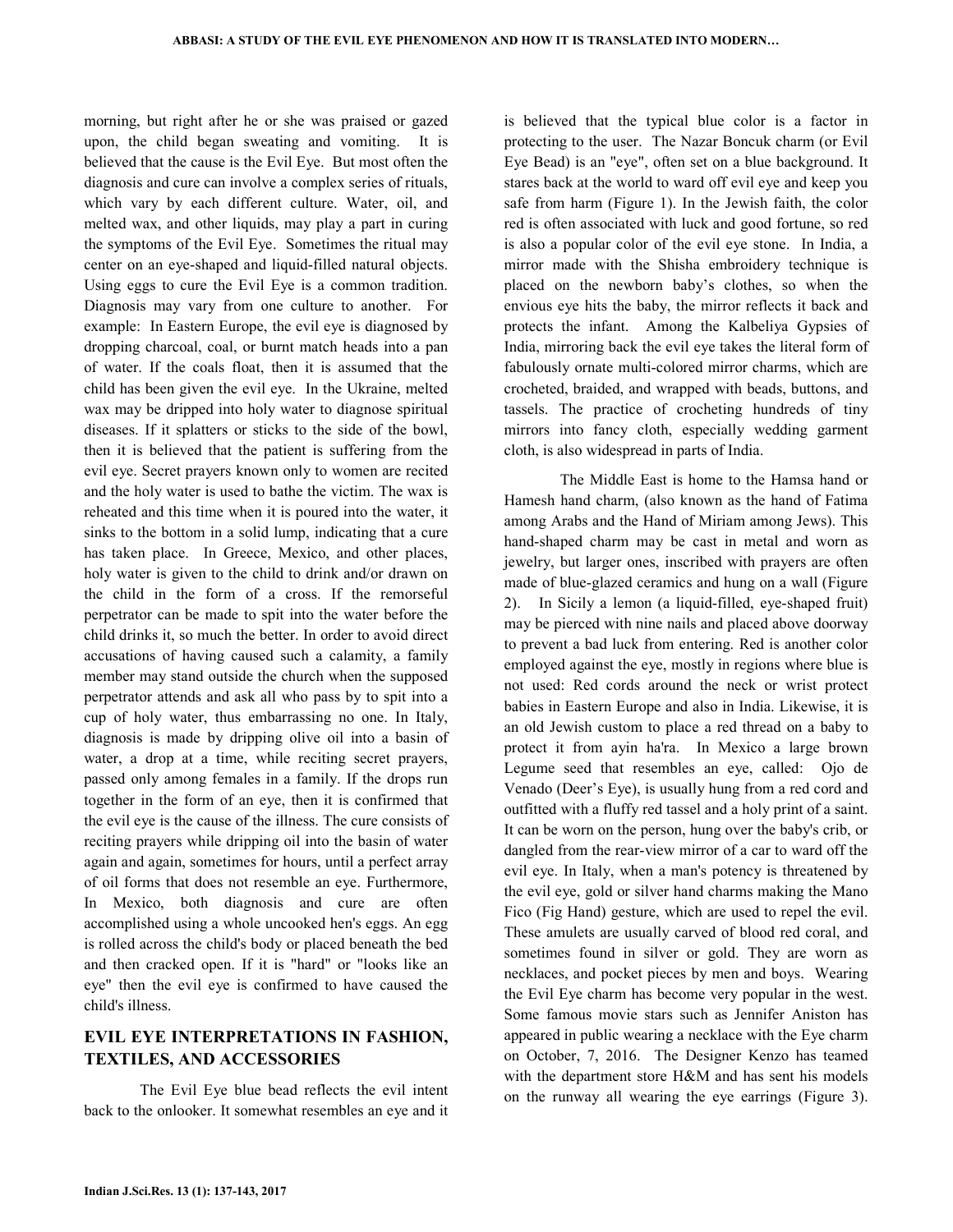Some Textile companies who create custom-made patterns have created the Eye pattern calling it: The Evil Eye good luck pattern such as the British company Spoon flower. The pattern can be transformed into fabric, wallpaper, or gift wrap paper (Figure 4). Mr. Ellie Saab, the International Lebanese designer has created dresses that were embroidered with blue stones that had the evil eye embroidery on them, in his latest collection for Spring/Summer 2017. This is to emphasize that the methodology of the evil eye is a rooted methodology in the Eastern culture (Figure 7). His Collection "The Birth of Light", pays tribute to the 1940-1960 post-war Egyptian period, also recognized as "an era that still sparkles in our memories".









Figure 3



Figure 4



Figure 5



Figure 6



Figure 7

## **CONCLUSION**

 The evil eye is the name for a sickness transmitted usually without intention by someone who is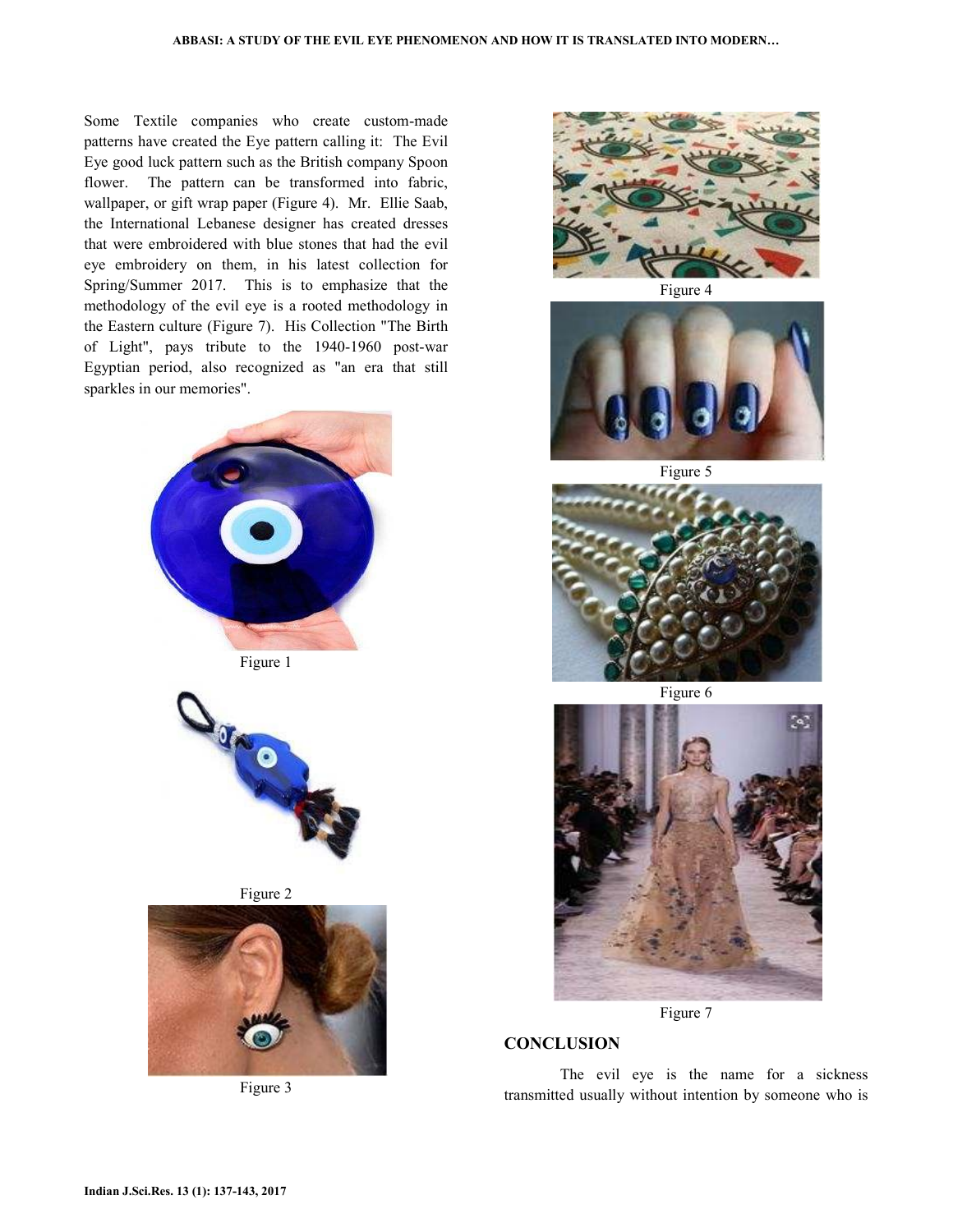envious, jealous, or covetous. It is also called the invidious eye and the envious eye. In Hebrew it is ayin ha'ra (the evil eye), which in Yiddish is variously spelled ayin horoh, ayin hora, or ayen hara. In mainland Italian it is mal occhio (the bad eye), in Spanish mal ojo or el ojo (the bad eye or just the eye). In Sicily it is jettatore (the projection from the eye) in Farsi it is bla band (the eye of evil), and in Arabic it is the eye of hasad (The envious eye). The evil eye belief is that a person can harm you, your children, your livestock, or your fruit trees, by looking at them with envy and praising them. The word "evil" is unfortunate in this context because it implies that someone has "cursed" the victim, but such is not the case. A better understanding of the term "Evil Eye" is gained if you know that the old British and Scottish word for it is "overlooking," which implies merely that the gaze has remained too long upon the coveted object, person, or animal. In other words, the effect of the evil eye is misfortunate, but the person who harbors jealousy and gives the evil eye is not necessarily an evil person. The evil eye is essentially a specific type of magical curse, and has its roots in magical thinking and superstition. In Europe it is a common belief that the ones with blue eyes are the ones who can give the evil eye more than ones with dark eyes. Europeans also believe that it is the work of the witches. Hindus believe that the evil eye holds enormous powers, and that the evil eye is more effective during life changes from infancy, to puberty, to marriage. Hindus place mirrors embroidered into their clothes to reflect the bad eyes, while other cultures such as Turkish, Lebanese, and Moroccans, wear jewelry and accessories with the blue color stone to reflect the evil eyes. In the Jewish faith, the color red is often associated with luck and good fortune, so red is also a popular color of the evil eye stone. There are many ways to diagnose the evil eye depending on the culture, such as rolling an egg over the child's body to check if he or she got the evil eye. When the egg is cracked open and looks like an eye, then the evil eye is confirmed to have caused the child's illness. However, the Evil Eye ancient methodology has continued to get stronger, and today we find that Fashion and Textile designers have incorporated this phenomenon into modern fashion and accessories that are almost a must to wear and have created many styles, and products that people wear them or have them in the home, car, and work place, believing that this blue or red stone with an eye image will truly bring good luck and reflects the evil eye away from the wearer. Famous movie stars such as Jennifer Aniston wore an Evil Eye necklace proving that

this Eastern phenomenon has spread to the West and fashion leaders like her are setting the trend and everyone follows. The Designer Kenzo has created a collection for H&M and dressed all his models with the Evil eye earrings. Some Textile companies have created a custom pattern with the Evil Eye pattern calling it the Evil Eye good luck pattern. The Evil Eye has become a stylish symbol and fashion and jewelry designers have created various styles and shapes and wearing the Evil Eye charm, bracelet, or a necklace has become so popular, as it became almost a must to wear. The craze has spread even in the nail polish, bed covers, wall paper, gift wrap, and Textiles. Nail design has also followed the evil eye fashion (Figure 5). The Evil Eye phenomenon, which has originated in the Eastern Greek and Roman methodologies, has spread out to the West to become a leading Fashion concept even used by high Fashion Designers, and worn by Fashion leaders and movie stars in Hollywood. Wal-Mart however, has many styles of the Evil Eye charms and bracelets selling for as low as \$6.99 each. The Evil Eye charms, bracelets, necklaces, and key chains are sold on Amazon as low as \$5.99 each. Chanel house has created the Evil Eye jewelry with the Coco Chanel logo in the center of the eye to reflect the Evil Eye (Figure 6), and Mr. Ellie Saab the International Lebanese Designer has embroidered the evil eyes in blue stones on his latest couture dresses' collection " for Spring/Summer 2017 (Figure 7) "The Birth of Light", which pays tribute to the 1940-1960 post-war Egyptian period, also recognized as "an era that still sparkles in our memories". It seems like the Evil Eye phenomenon that originated about 5000 years ago, will stay with us for a long time as it became part of our daily life and has been translated into Fashion, accessories, Textiles, and fun products in our daily life.

#### **BIBLIOGRAPHY**

http://www.livescience.com/40633-evil-eye.html

https://en.wikipedia.org/wiki/Evil\_eye

https://www.amazon.com/evileye/s?ie=UTF8&page=1&rh=i%3Aaps%2Ck%3 Aevil%20eye

https://www.evileyestore.com/evil-eye-meaning.html

http://www.luckymojo.com/evileye.html

http://evoke.ie/style/fashion-fix/jennifer-aniston-evil-eye